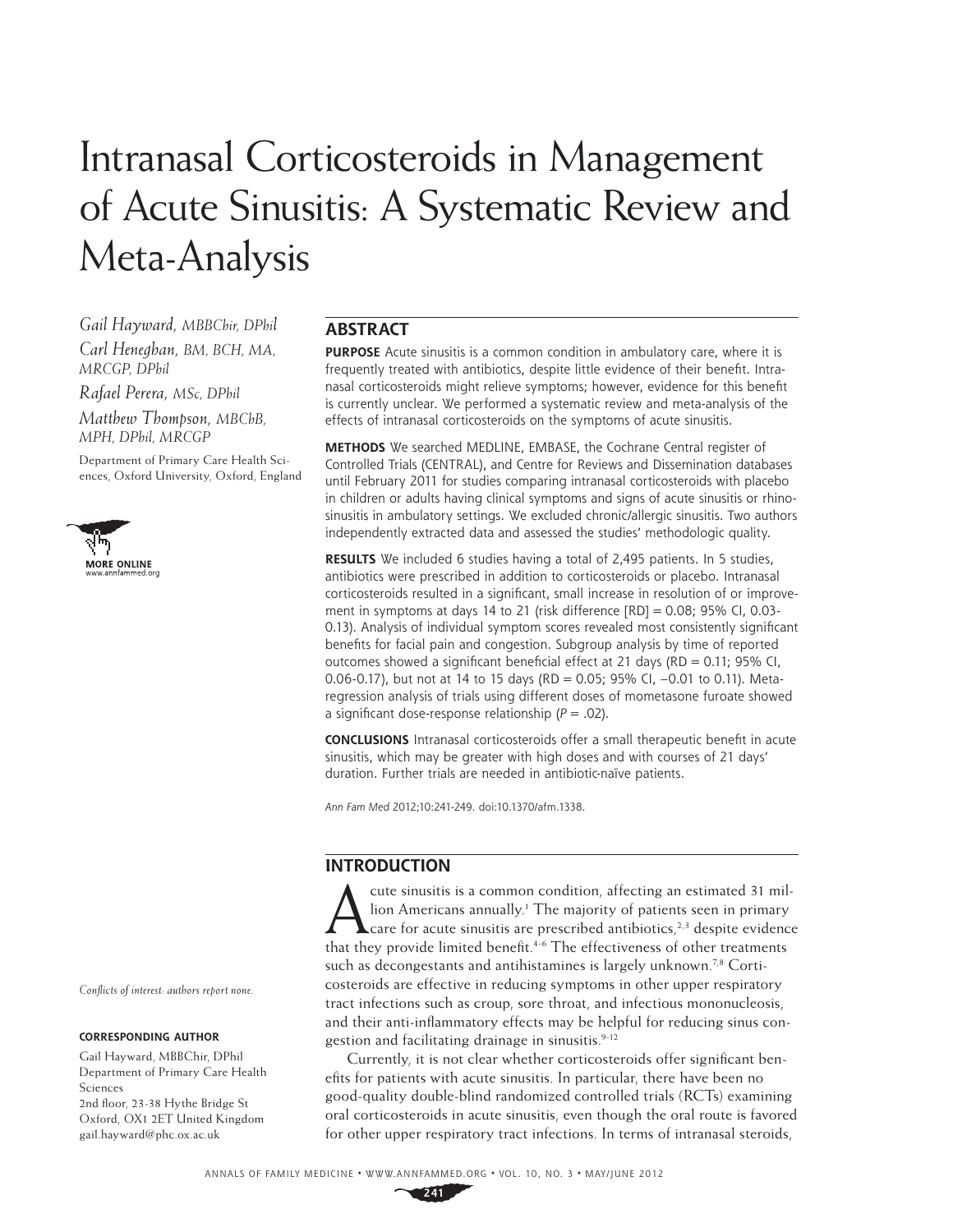a Cochrane review of 4 RCTs showed a small beneficial effect on improvement of symptoms at 15 to 21 days; however, interpretation was limited by both high heterogeneity and differing outcome measures used in the primary studies.13 A recent large RCT found no difference between intranasal corticosteroids and placebo for sinusitis.14 This trial was not included in the recent Cochrane review.<sup>13</sup>

Given the conflicting evidence, there is a pressing clinical need to clarify whether intranasal corticosteroids should be prescribed for patients with acute sinusitis. Accordingly, we undertook a systematic review of the most recent evidence to attempt to resolve this question.

# **METHODS**

# **Search Strategy and Selection**

We included in our meta-analysis RCTs that compared intranasal corticosteroids with placebo in children or adults who had clinical symptoms and signs of acute sinusitis or rhinosinusitis, in outpatient (ambulatory) settings. We excluded studies examining patients with chronic/allergic sinusitis and studies performed exclusively in patient populations selected because of chronic underlying health conditions (eg, immunocompromised patients).

We searched MEDLINE, EMBASE, the Cochrane Library including the Cochrane Central register of Controlled Trials (CENTRAL), the Database of Reviews of Effectiveness (DARE), and the National Health Service Health Economics Database from the beginning of each database until February 2011 using a maximally sensitive strategy.<sup>15</sup> Medical Subject Heading (MeSH) terms used included *rhinosinusitis, sinusitis,* and *corticosteroids (*including *dexamethasone, betamethasone, prednisone,* and all variations of these terms) and viral and bacterial upper respiratory tract pathogens (full search strategy available from authors). Two authors independently reviewed the titles and abstracts of electronic searches, obtaining full-text articles to assess for relevance where necessary. Disagreements were resolved by discussion with a third author. We performed citation searches of all full-text papers retrieved.

# **Data Extraction and Quality Assessment**

Two authors independently assessed the methodologic quality of studies. Quality was assessed using the criteria of allocation concealment, randomization, comparability of groups at baseline, blinding, treatment adherence, and percentage participation. Two authors independently extracted data using an extraction template. In both data extraction and quality assessment,

disagreements were documented and resolved by discussion with a third author.

Primary outcomes included the proportion of participants with improvement or complete resolution of symptoms. Secondary outcomes included mean change in symptom scores over 0 to 21 days, adverse events, relapse rates, and days missed from school/ work. Where necessary, we used Grab It XP Microsoft Excel software (http://www.datatrendsoftware.com) to extract data from figures.

## **Data Synthesis and Analysis**

For pooled analysis of dichotomous outcomes, we calculated the risk difference (RD), 95% CI, and number needed to treat (NNT). For continuous variables, we used weighted mean difference and 95% CIs. We tested dose response by undertaking a post hoc subgroup analysis according to intranasal corticosteroid dosage. We used meta-regression in Stata (StataCorp, LP) to test subgroup interactions on the outcomes and the I2 statistic to measure the proportion of statistical heterogeneity for each outcome.16 Where no heterogeneity was present, we performed a fixed-effect meta-analysis. Where substantial heterogeneity was detected, we looked for the direction of effect and considered the reasons for this heterogeneity. Where applicable, we used a random-effects analysis or considered not pooling the outcomes and reporting the reasons for this.

# **RESULTS**

## **Study Characteristics**

We identified 3,257 potentially relevant study records, of which 21 were relevant to acute sinusitis/rhinosinusitis (Figure 1). We excluded 15 of these studies for the following reasons: 5 were abstracts only with no full paper published or available from the authors, 3 were not limited to acute sinusitis, 3 examined oral steroids, 3 did not directly compare steroids and placebo, and 1 examined prevention of acute sinusitis.

The characteristics of included studies are presented in Table 1. The 6 included studies randomized 2,495 patients recruited from outpatient otorhinolaryngology, emergency medicine, and general practice settings in 3 countries: the United States (4 studies), Turkey (1), and United Kingdom (1). The age range of participants varied: 12 years or older (3 studies); 16 years or older (1); 18 years or older (1); and 15 years or younger (1). The corticosteroids used were budesonide  $(2 \text{ studies})$ , fluticasone propionate  $(1)$ , and mometasone furoate (3). Two trials compared 2 different doses of mometasone furoate.17,18

In addition to intranasal corticosteroids, 5 tri $als<sup>14,18-21</sup>$  prescribed antibiotics (amoxicillin, co-amox-

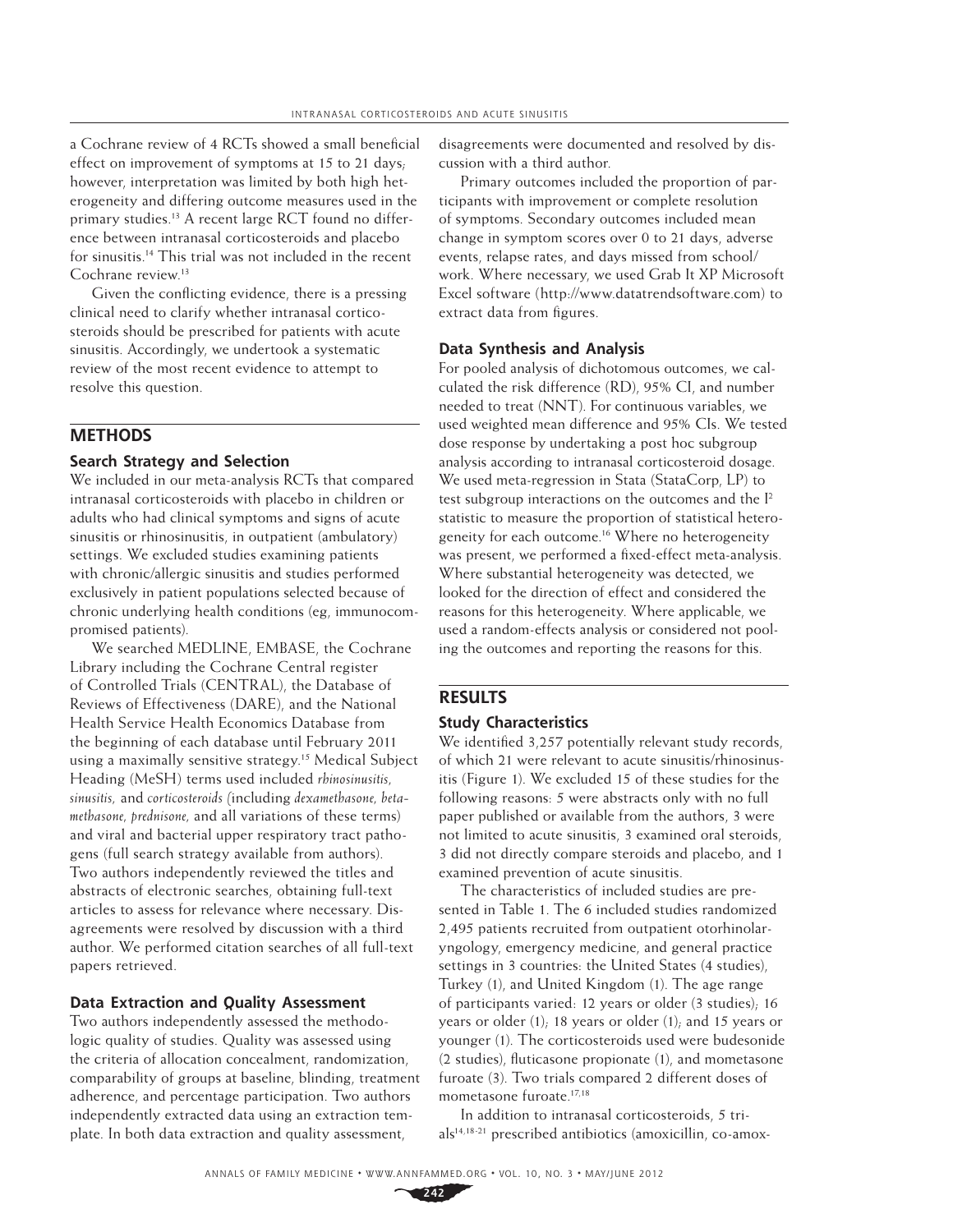iclav, or cefuroxime) to patients in both groups. One of these trials<sup>19</sup> prescribed intranasal xylometazoline hydrochloride to all participants before administration of the study spray for the first 3 days. Two trials reported outcomes based on computed tomography scans of sinuses.<sup>18,21</sup>

All 6 included studies demonstrated adequate allocation concealment, blinding, percentage participation, and comparability of groups both at baseline and in provision of care apart from the intervention; however, 3 studies did not report the method of randomization (Table 2). We therefore performed a sensitivity analysis excluding these studies.

## **Resolution or Improvement of Symptoms at Days 14 to 21**

In 5 RCTs<sup>14,17,18,20,21</sup> that assessed resolution or improvement of symptoms at days 14 to 21, intranasal steroids had a modest clinical beneficial effect, with an RD of



0.08 (95% CI, 0.03-0.13;  $P = .004$ ;  $I^2 = 47\%$ ) and an NNT of 13 (95% CI, 8-33). This overall result was similar even with the removal of the 2 trials of lower quality,18,21 with an RD of 0.07 (95% CI, 0.01-0.12;  $P = .02$ ;  $I^2 = 43\%$ ). Given that both analyses showed heterogeneity, however, we performed subgroup analyses on outcome timing and on dosage.

## **Outcome Timing**

Combining the 3 studies reporting this outcome at 14 to 15 days<sup>14,17,20</sup> showed no significant effect of intranasal corticosteroids, with an RD of 0.05 (95% CI,  $-0.01$  to  $0.11$ ;  $P = .13$ ;  $I^2 = 22\%$ ) (Figure 2A). In contrast, combining the 3 studies that reported resolution or improvement at 21 days $18,20,21$  showed that intranasal corticosteroids had a significant beneficial effect with no heterogeneity, with an RD of 0.11 (95% CI, 0.06- 0.17;  $P < 0.01$ ;  $I^2 = 0$ ) and an NNT of 9 (95% CI, 6-17) (Figure 2B).

In the 2 trials $14,20$  that reported the proportion of participants with persistent symptoms at 10 days after onset of treatment, there was no benefit of intranasal corticosteroids, with an RD of 0.06 (95% CI, –0.09 to  $0.22$ ;  $P = .41$ ;  $I^2 = 47$ %). Two trials reported a small but significant 7% absolute improvement in physician evaluation scores at 21 days in patients receiving intranasal steroids vs placebo (Nayak et al<sup>18</sup>: 61% vs 53%,  $P = 0.006$ ; Meltzer et al<sup>21</sup>: 68% vs 61%,  $P < 0.01$ ).

#### **Dose-Dependent Benefit**

Three trials using mometasone furoate nasal spray<sup>17,18,21</sup> showed a significant effect on symptom resolution or improvement at 15 to 21 days, with an RD of 0.08 (95% CI, 0.01-0.14;  $P = .02$ ;  $I^2 = 62%$ ) and an NNT of 13 (95% CI, 7-100). The daily dose of mometasone furoate ranged in these 3 trials from 200 μg to 800 μg. We therefore investigated the high heterogeneity by performing subgroup analysis by dose. As depicted in Figure 3, meta-regression analysis of mometasone furoate dose and symptom resolution showed a significant dose-response relationship  $(P = .02)$ , with the effect size increasing with dose. For patients receiving 800 μg of mometasone furoate nasal spray daily, the RD was 0.12 (95% CI, 0.06-0.18; *P* = .0002) and the NNT was 8 (95% CI, 6-17); for those receiving 400 μg daily, the RD was 0.07 (95% CI, 0.03-0.11; *P* = .001) and the NNT was 14 (95% CI, 9-33).

#### **Individual Symptom Scores**

Three RCTs reported individual symptom scores in 5 groups of patients who received different doses of mometasone furoate compared with placebo<sup>17,18,21</sup> For each group, the symptoms of facial pain, nasal congestion, headache, rhinorrhea, postnasal drip, and cough

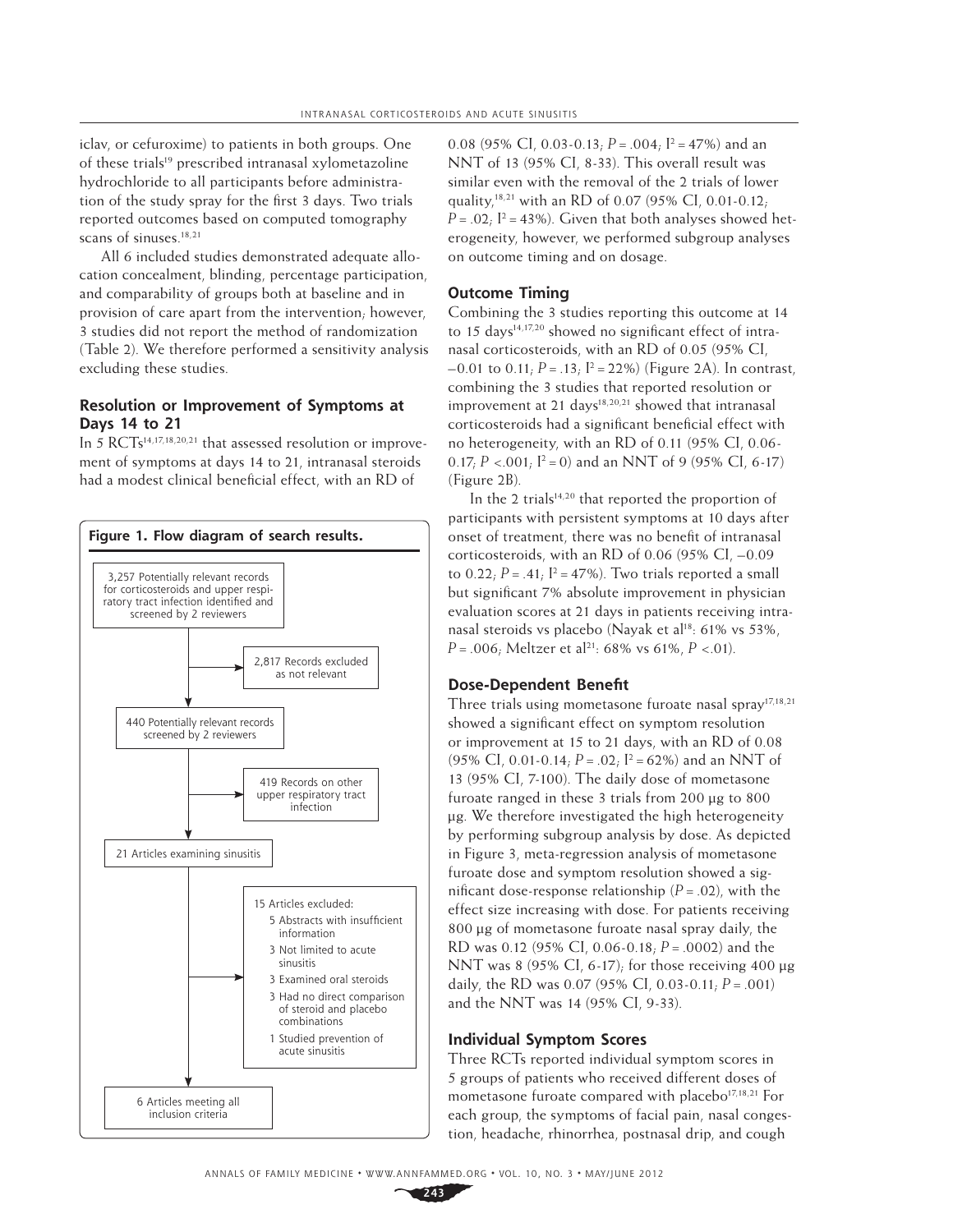| Study (Year and                                                                                                   | Age Range        | No. Analyzed     |                  |                                                                                                                                                                                                                                                                                                   |  |
|-------------------------------------------------------------------------------------------------------------------|------------------|------------------|------------------|---------------------------------------------------------------------------------------------------------------------------------------------------------------------------------------------------------------------------------------------------------------------------------------------------|--|
| Location)                                                                                                         | (Mean), y        | Intervention     | Control          | Criteria for Sinusitis; Duration of Symptoms at Entry                                                                                                                                                                                                                                             |  |
| Williamson et al <sup>14</sup><br>(2007; United<br>Kingdom, general<br>practice)                                  | $\geq$ 16 (42.5) | 102 <sup>a</sup> | 105 <sup>b</sup> | 2 of following: predominantly unilateral purulent nasal discharge and<br>local pain, bilateral purulent nasal discharge, pus on inspection<br>Median duration of symptoms 7 days (IQR 10)                                                                                                         |  |
| Meltzer et al <sup>17</sup> (2005;<br>14 countries, medi-<br>cal centers)                                         | ≥12 $(35.3)$     | 478              | 252              | Symptoms score $\geq$ 5/15 (scores of 0 = none to 3 = severe for facial pain,<br>nasal congestion, headache, rhinorrhea, and postnasal drip)<br>Clinical signs/symptoms for $>7$ days but $<$ 28 days                                                                                             |  |
| Nayak et al <sup>18</sup> (2002;<br>United States, 61<br>treatment centers)                                       | ≥12 (39.1)       | 642              | 325              | Coronal CT evidence of sinusitis<br>Total symptom score of $\geq 6/18$ (scores of 0 = none to 3 = severe for facial<br>pain, nasal congestion, headache, rhinorrhea, cough, and postnasal<br>drip)<br>No information on duration given                                                            |  |
| Dolor et al <sup>20</sup> (2001;<br>United States,<br>12 primary care and<br>10 otorhinolaryn-<br>gology clinics) | $\geq$ 18        | 47               | 48               | History of recurrent sinusitis<br>Clinical criteria: 2/5 of headache; facial pain and pressure; nasal conges-<br>tion; purulent nasal discharge; and olfactory disturbance; and Water<br>radiographic or endoscopic evidence of sinusitis<br>No information on duration given                     |  |
| Meltzer et al <sup>21</sup><br>(2000; United<br>States, 29 medical<br>centers, outpatient)                        | ≥12 (40.4)       | 200              | 207              | History of sinusitis episodes separated by symptom-free periods<br>Symptom score >6/18 (scores of $0 =$ none to $3 =$ severe on facial pain,<br>nasal congestion, headache, rhinorrhea, cough, and postnasal drip)<br>and coronal CT evidence of sinusitis<br>Mean duration of symptoms 13.5 days |  |
| Barlan et al <sup>19</sup> (1997;<br>Turkey, pediatric<br>outpatient clinic)                                      | ≤15 (6.95)       | 43               | 46               | Clinical criteria: 2/3 of purulent nasal discharge, purulent pharyngeal<br>drainage, and cough, or 1/3 of the above plus 2 of facial or tooth pain,<br>edema, earache, sore throat, wheeze, headache, fever, and foul breath<br>No information on duration given                                  |  |

CT = computed tomography; IQR = interquartile range; MFNS = mometasone furoate nasal spray; MSS = mean symptom score; SNOT-20 = 20-item Sino-Nasal Outcome Test.<sup>24</sup>

a Total dose both nostrils.

b Factorial design means that each group included patients receiving both active and placebo antibiotics.

c Results of the 2 arms were combined for the overall analysis.

d A third arm evaluated amoxicillin 500 mg 3 times a day; therefore, these patients also received placebo capsules as a control for amoxicillin.

were reported on a scale of 0 (none) to 3 (severe) at baseline and averaged across the first 15 days of

therapy (see the Supplemental Appendix at http:// लेण www.annfammed.org/content/10/3/241/suppl/DC1 for full data). Compared with their counterparts who received placebo, patients who received intranasal corticosteroids in these 3 trials reported significantly greater improvement in facial pain (3 of the trials), congestion (3), rhinorrhea (2), headache (1), and postnasal drip (1) (all  $P < .05$ ).

#### **Adverse Events**

One trial reported that no adverse events occurred with steroid therapy<sup>19</sup>; 2 trials reported no serious adverse events in either group<sup>14,20</sup>; and the remaining trials reported that adverse events were mainly mild or

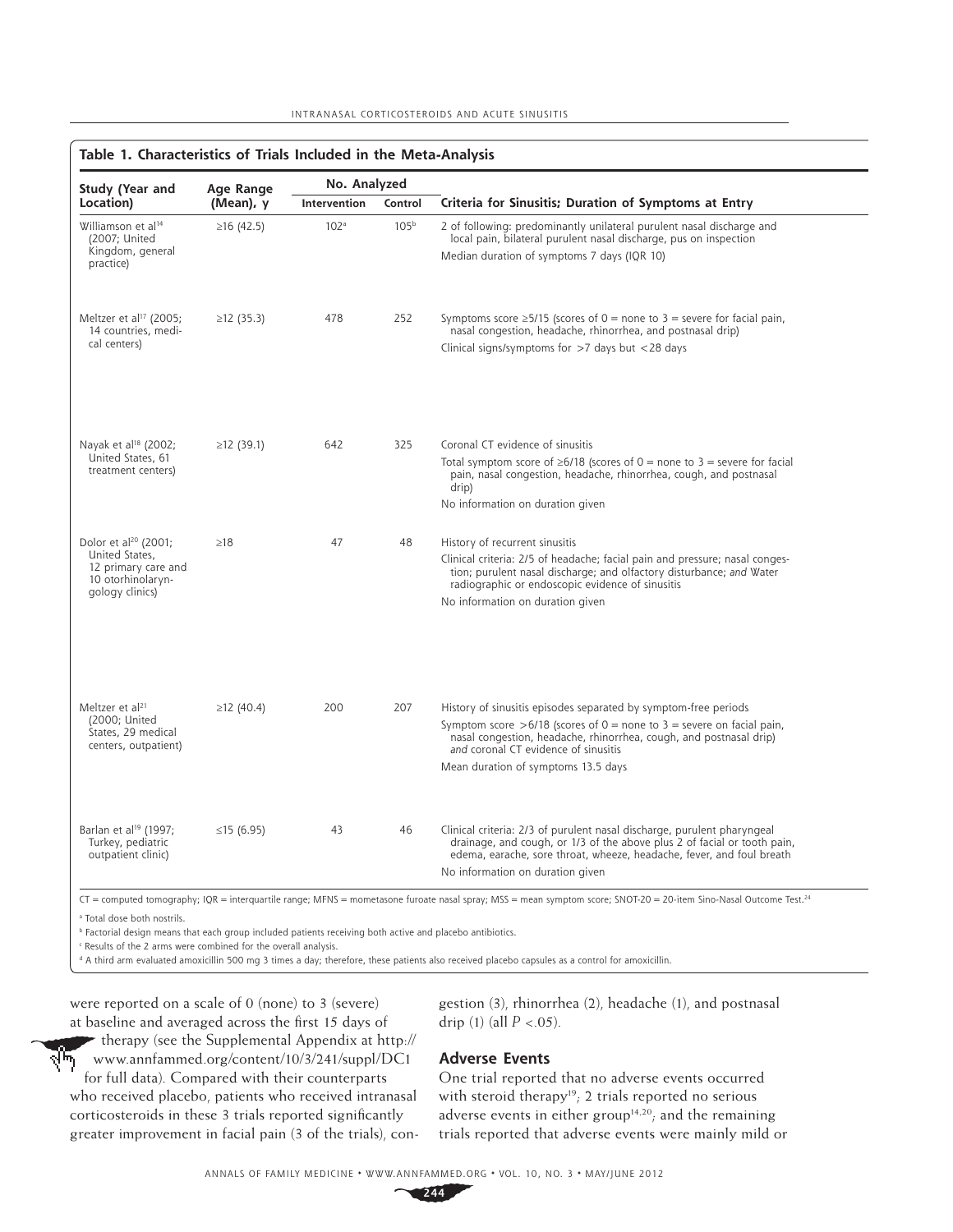| <b>Treatment</b>                                    |                           | <b>Other Medications</b>                                                                                                                                                            |                                                   | <b>Outcomes and Definition of Symptom</b><br><b>Resolution</b>                                   |  |
|-----------------------------------------------------|---------------------------|-------------------------------------------------------------------------------------------------------------------------------------------------------------------------------------|---------------------------------------------------|--------------------------------------------------------------------------------------------------|--|
| <b>Intervention</b> <sup>a</sup>                    | Control                   | <b>Used</b>                                                                                                                                                                         | Analgesia                                         |                                                                                                  |  |
| 400 µg budesonide<br>once daily for 10<br>days      | Placebo spray             | Amoxicillin 500 mg 3<br>times a day for 7 days<br>or placebo, factorial<br>design used                                                                                              | Not restricted.<br>not reported                   | Symptom scores assessed on 7-point scales<br>Time to resolution of symptoms                      |  |
|                                                     |                           |                                                                                                                                                                                     |                                                   | Percent with complete resolution of symptoms up<br>to day 14                                     |  |
|                                                     |                           |                                                                                                                                                                                     |                                                   | Resolution = patient reporting 0 or 1 on 7-point<br>scale for 11 individual symptom scores       |  |
| 2 $arms: c,d$<br>Placebo spray<br>MFNS 200 µg twice |                           | Separate study arm<br>received amoxicillin                                                                                                                                          | Prohibited                                        | Major symptom score $=$ sum of individual symp-<br>tom scores over days 2-15 of treatment        |  |
| daily or<br>MFNS 200 µg once                        |                           |                                                                                                                                                                                     |                                                   | Time to onset of MSS being statistically different<br>from placebo                               |  |
| in the morning                                      |                           |                                                                                                                                                                                     |                                                   | Global response to treatment at day 15                                                           |  |
| with placebo spray                                  |                           |                                                                                                                                                                                     |                                                   | Adverse events                                                                                   |  |
| in the evening                                      |                           |                                                                                                                                                                                     |                                                   | Recurrence                                                                                       |  |
| Each given for 15 days                              |                           |                                                                                                                                                                                     |                                                   | Resolution = absence of failure of treatment                                                     |  |
| $2 \text{ arms}$ :                                  | Placebo spray             | Amoxicillin-clavulanate<br>potassium 875 mg twice<br>daily for 21 days                                                                                                              | Not specifically<br>commented on;<br>not recorded | Change from baseline in total symptom score                                                      |  |
| MFNS 200 µg twice                                   |                           |                                                                                                                                                                                     |                                                   | CT appearance of sinuses at 21 days                                                              |  |
| daily or                                            |                           |                                                                                                                                                                                     |                                                   | Percent of patients with resolution of symptoms                                                  |  |
| MFNS 400 µg twice                                   |                           |                                                                                                                                                                                     |                                                   | Adverse events                                                                                   |  |
| daily<br>Each given for 21 days                     |                           |                                                                                                                                                                                     |                                                   | Resolution = patient reporting complete or marked<br>relief of symptoms                          |  |
| 400 µg fluticasone                                  | Placebo spray             | Cefuroxime axetil 250 mg<br>twice daily for 10 days<br>2 puffs of xylometazoline<br>hydrochloride in each<br>nostril 10 min before<br>the study nasal spray for<br>the first 3 days | Allowed,<br>unregulated                           | Overall symptom score                                                                            |  |
| propionate once<br>daily for 21 days                |                           |                                                                                                                                                                                     |                                                   | Percent of patients with resolution of symptoms                                                  |  |
|                                                     |                           |                                                                                                                                                                                     |                                                   | Work attendance                                                                                  |  |
|                                                     |                           |                                                                                                                                                                                     |                                                   | Work performance                                                                                 |  |
|                                                     |                           |                                                                                                                                                                                     |                                                   | Quality of life (SNOT-20 score)                                                                  |  |
|                                                     |                           |                                                                                                                                                                                     |                                                   | Adverse events                                                                                   |  |
|                                                     |                           |                                                                                                                                                                                     |                                                   | Recurrences                                                                                      |  |
|                                                     |                           |                                                                                                                                                                                     |                                                   | Additional attendances                                                                           |  |
|                                                     |                           |                                                                                                                                                                                     |                                                   | Resolution = patient report of symptoms much<br>improved or resolved                             |  |
| MFNS 400 µg twice<br>daily for 21 days              | Placebo spray             | Co-amoxiclav 875 mg<br>twice daily for 21 days                                                                                                                                      | Paracetamol only;<br>unregulated,<br>unrecorded   | Symptom scores assessed on 6-point scale (indi-<br>vidual symptoms and total scores)             |  |
|                                                     |                           |                                                                                                                                                                                     |                                                   | Percent with complete resolution of symptoms at<br>21 days                                       |  |
|                                                     |                           |                                                                                                                                                                                     |                                                   | CT scoring of sinusitis (10-point scale)                                                         |  |
|                                                     |                           |                                                                                                                                                                                     |                                                   | Adverse events                                                                                   |  |
|                                                     |                           |                                                                                                                                                                                     |                                                   | Resolution = patient reporting complete or marked<br>relief of symptoms                          |  |
| 100 µg budesonide<br>twice daily for 21<br>days     | Propellant-<br>only spray | Amoxicillin-clavulanate<br>potassium 40 mg/kg<br>daily for 21 days                                                                                                                  | Not reported                                      | Symptoms scores: median score of cough and<br>nasal discharge for first, second, and third weeks |  |
|                                                     |                           |                                                                                                                                                                                     |                                                   | Relapse                                                                                          |  |
|                                                     |                           |                                                                                                                                                                                     |                                                   | Resolution (no overall measure reported)                                                         |  |

moderate in severity.17,18,21 Meta-analysis demonstrated no significant differences in the rate of overall adverse events between patients taking intranasal corticosteroids (299 of 1,299, or 23%) and placebo (181 of 797, also 23%)  $(P = .83)$ . Common adverse events were headache (noted in 2%-8% of patients, 4 studies), epistaxis (3%-7%, 4 studies), nasal irritation (1%-2%, 3 studies), and pharyngitis (2%-4%, 3 studies). Metaanalysis of the rate of occurrence of these outcomes revealed no significant differences between steroid and placebo groups.

# **Relapse and Recurrence**

Three trials<sup>17,19,20</sup> reported the rate of relapse or recurrence of acute sinusitis up to 2 months after initiation of treatment. Recurrence occurred in 5% to 15% of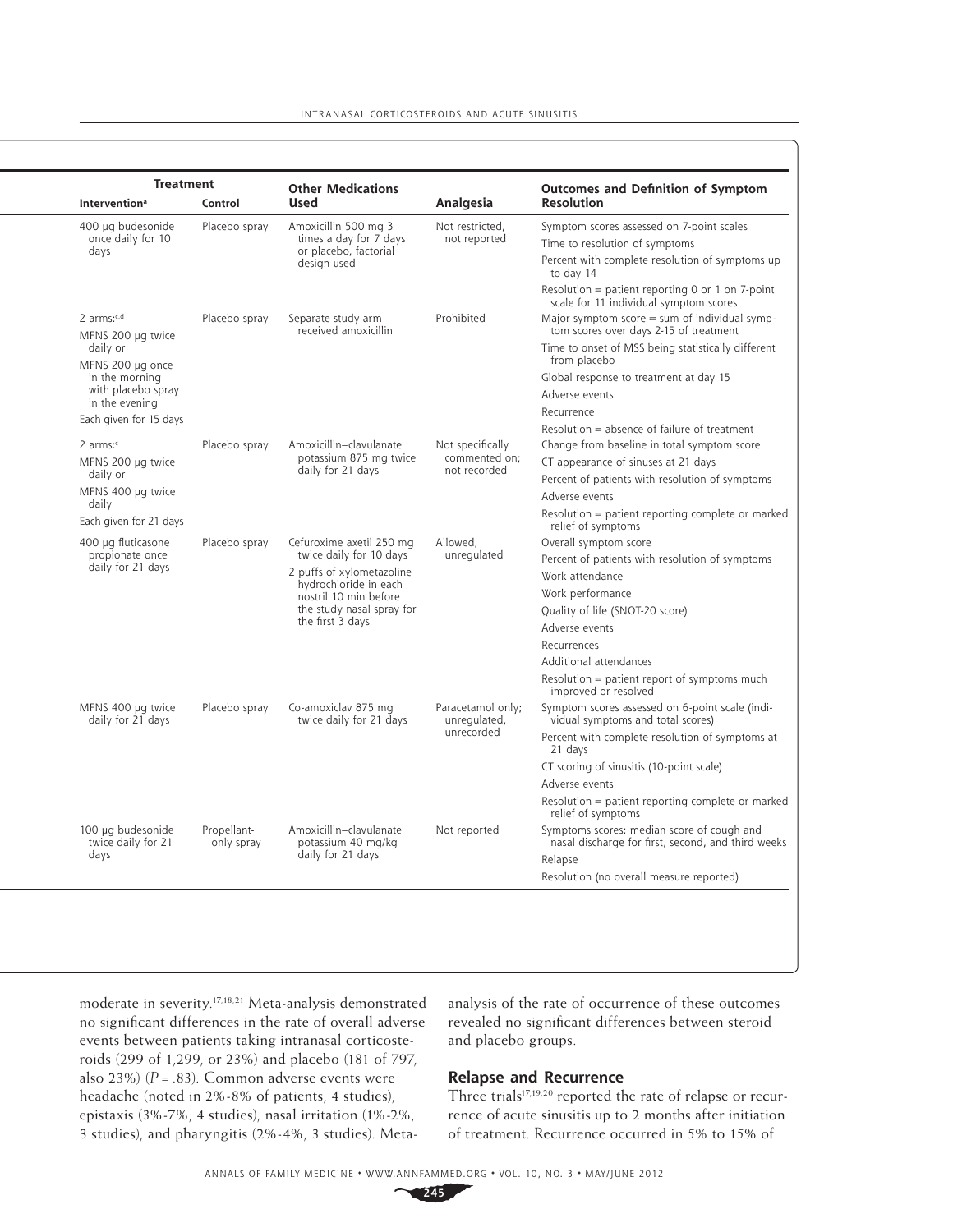| Table 2. Methodologic Quality of Included Studies |                                    |                                                                                                  |                                                  |                              |                                                                      |                             |  |
|---------------------------------------------------|------------------------------------|--------------------------------------------------------------------------------------------------|--------------------------------------------------|------------------------------|----------------------------------------------------------------------|-----------------------------|--|
| Study (Year)                                      | <b>Allocation</b><br>Concealment   | <b>Randomization</b>                                                                             | Comparability<br>of Groups at<br><b>Baseline</b> | <b>Blinding</b> <sup>a</sup> | Provision of<br><b>Care Apart</b><br>From the<br><b>Intervention</b> | Percentage<br>Participation |  |
| Williamson<br>et al <sup>14</sup> (2007)          | Adequate                           | Random number table,<br>block randomization                                                      | Comparable                                       | Double blind                 | Equal                                                                | 86                          |  |
| Meltzer et al <sup>17</sup><br>(2005)             | Adequate                           | Computer-generated ran-<br>domization stratified<br>by duration of symp-<br>toms at presentation | Comparable                                       | Double blind                 | Equal                                                                | 90                          |  |
| Nayak et al <sup>18</sup><br>(2002)               | Adequate: matching<br>placebo used | Randomized, method<br>not reported                                                               | Comparable                                       | Double blind                 | Equal                                                                | 89                          |  |
| Dolor et al <sup>20</sup><br>(2001)               | Adequate                           | Permuted block random-<br>ization scheme strati-<br>fied by site                                 | Comparable                                       | Double blind                 | Equal                                                                | 94                          |  |
| Meltzer et al <sup>21</sup><br>(2000)             | Adequate: matching<br>placebo used | Randomized, method<br>not reported                                                               | Comparable                                       | Double blind                 | Equal                                                                | 100                         |  |
| Barlan et al <sup>19</sup><br>(1997)              | Adequate                           | Randomized, method<br>not reported                                                               | Comparable                                       | Double blind                 | Equal                                                                | 59                          |  |
|                                                   |                                    | aWilliamson et al was the only study to specifically describe the method of double blinding.     |                                                  |                              |                                                                      |                             |  |

# **Figure 2. Effect of intranasal steroids on resolution of symptoms of acute sinusitis at (A) 14 to 15 days and (B) 21 days.**

|                                                                                  | <b>INCS</b><br><b>Events</b> | <b>Total</b> | Placebo<br><b>Events</b> | Total        | Weight | <b>Risk Difference</b><br>(Random Effects)<br>95% CI | <b>Risk Difference</b><br>(Random)<br>95% CI |
|----------------------------------------------------------------------------------|------------------------------|--------------|--------------------------|--------------|--------|------------------------------------------------------|----------------------------------------------|
| Dolor et al <sup>20</sup>                                                        | 36                           | 47           | 28                       | 48           | 9.7%   | 0.18 (0.00 to 0.37)                                  |                                              |
| Meltzer et al <sup>17</sup>                                                      | 442                          | 478          | 225                      | 252          | 69.2%  | $0.03$ (-0.01 to 0.08)                               |                                              |
| Williamson<br>et al <sup>14</sup>                                                | 78                           | 102          | 77                       | 105          | 21.1%  | $0.03$ (-0.09 to 0.15)                               |                                              |
|                                                                                  |                              | 627          |                          | 405          | 100.0% | $0.05$ (-0.01 to 0.11)                               |                                              |
| Heterogeneity: $I^2 = 22\%$<br>Test for overall effect: $Z = 1.51$ ( $P = .13$ ) |                              |              |                          |              |        |                                                      |                                              |
|                                                                                  |                              |              |                          |              |        | $-0.2$<br>$-0.1$                                     | $\mathbf 0$<br>0.1<br>0.2                    |
| А                                                                                |                              |              |                          |              |        | Favors placebo                                       | <b>Favors steroid</b>                        |
|                                                                                  | <b>INCS</b><br><b>Events</b> | <b>Total</b> | Placebo<br><b>Events</b> | <b>Total</b> | Weight | <b>Risk Difference</b><br>(Random Effects)<br>95% CI | <b>Risk Difference</b><br>(Random)<br>95% CI |
| Dolor et al <sup>20</sup>                                                        | 41                           | 47           | 33                       | 48           | 10.7%  | 0.18 (0.02 to 0.35)                                  |                                              |
| Meltzer et al <sup>21</sup>                                                      | 124                          | 200          | 102                      | 207          | 30.7%  | 0.13 (0.03 to 0.22)                                  |                                              |
| Nayak et al <sup>18</sup>                                                        | 370                          | 574          | 160                      | 290          | 58.6%  | 0.09 (0.02 to 0.16)                                  |                                              |
|                                                                                  |                              | 821          |                          | 545          | 100.0% | 0.11 (0.06 to 0.17)                                  |                                              |
| Heterogeneity: $I^2 = 0\%$                                                       |                              |              |                          |              |        |                                                      |                                              |
| Test for overall effect: $Z = 4.18$ ( $P < .0001$ )                              |                              |              |                          |              |        | $-0.2$<br>$-0.1$                                     | 0.2<br>0<br>0.1                              |
| В                                                                                |                              |              |                          |              |        | Favors placebo                                       | <b>Favors steroid</b>                        |
| $INCS = intranasal steroid.$                                                     |                              |              |                          |              |        |                                                      |                                              |

ANNALS OF FAMILY MEDICINE ✦ WWW.ANNFAMMED.ORG ✦ VOL. 10, NO. 3 ✦ MAY/JUNE 2012

**246**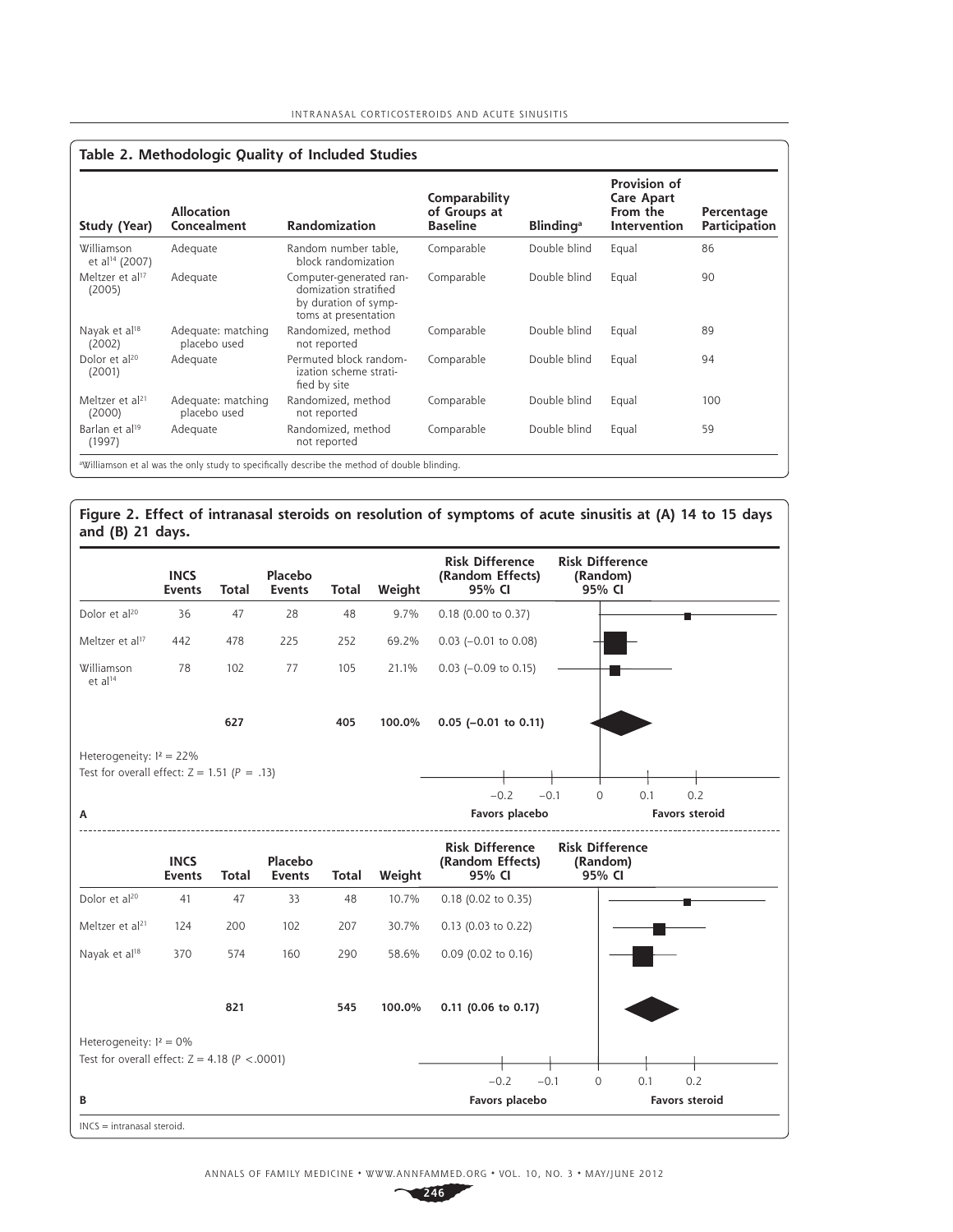

patients taking intranasal corticosteroids and 4% to 37% taking placebo.

# **DISCUSSION**

# **Key Findings**

This systematic review demonstrates that intranasal corticosteroids offer a small but significant symptomatic benefit in acute sinusitis. This effect is most marked when patients are given longer durations of treatment (21 days) and higher doses of the medication. Our analysis of individual symptom scores suggests that facial pain and nasal congestion may be most responsive to intranasal corticosteroids. In our main analysis, we found that whereas 66% of patients would experience improvement or resolution of symptoms at 14 to 21 days using placebo, an additional 7% of patients would achieve this outcome with corticosteroids, equating to an NNT of 13.

This 7% gain is a relatively small increase in the context of a self-limiting condition, and this clinical benefit must be set against potential harms and economic implications. Our included trials reported no serious adverse events associated with intranasal corticosteroid use and no increase in frequency of nonserious adverse events compared with placebo. Other potential harms might include effects from systemic absorption; however, the single included trial addressing this outcome found no clinically relevant changes in the hypothalamicpituitary-adrenal axis,<sup>20</sup> and 2 recent reviews found no evidence of suppression of this axis or of growth suppression with intranasal corticosteroids.22,23

Only 1 included trial assessed the potential benefit of intranasal corticosteroids for work and quality of life outcomes in acute sinusitis.20 In this trial, the corticosteroid group had a significantly higher subjective level of work performance (median, 100% vs 90% for placebo); however, there were no differences in work attendance or changes in quality of life as measured by the 20-item Sino-Nasal Outcome Test (SNOT-20)<sup>24</sup> and the 12-Item Short Form Health Survey.<sup>25</sup> An individual patient with acute sinusitis may therefore experience negligible adverse effects of intranasal corticosteroids in return for a small increase in likelihood of earlier resolution. This may be an acceptable trade-off for some patients. The therapeutic benefit at the population level is currently unclear.

Our subgroup analysis suggests the benefit of intranasal corticosteroids is most marked at 21 days, with an additional 11 patients experiencing symptom resolution for every 100 treated. In contrast, this effect was not significant at 15 days. Our subgroup analysis had only a small number of trials, however, and further research is needed to clarify the clinical benefit at 15 days or less (as discussed below). Clearly, patients are likely to experience pronounced symptoms in the first 7 to 14 days of their illness and may be less willing to consider a therapy that does not offer an increased likelihood of improvement in this earlier time period.

We found evidence of a dose-response relationship for mometasone furoate nasal spray: larger doses were associated with a greater likelihood of symptom resolution. We had insufficient data to assess whether other types of intranasal corticosteroids showed a similar effect, or whether this higher dose was associated with an increase in adverse events. On the basis of our review, when intranasal corticosteroids are used, we recommend doses of 800 μg of mometasone furoate daily.

## **Comparison With Existing Literature**

The small benefit of intranasal corticosteroids for the broad measure of symptom resolution or improvement at 14 to 21 days was similar in direction and size to that found in a recent Cochrane review.13 In both cases, however, marked heterogeneity was present. We have demonstrated that this heterogeneity arises from both the variation in the timing of the outcome measure and the dose of intranasal corticosteroids

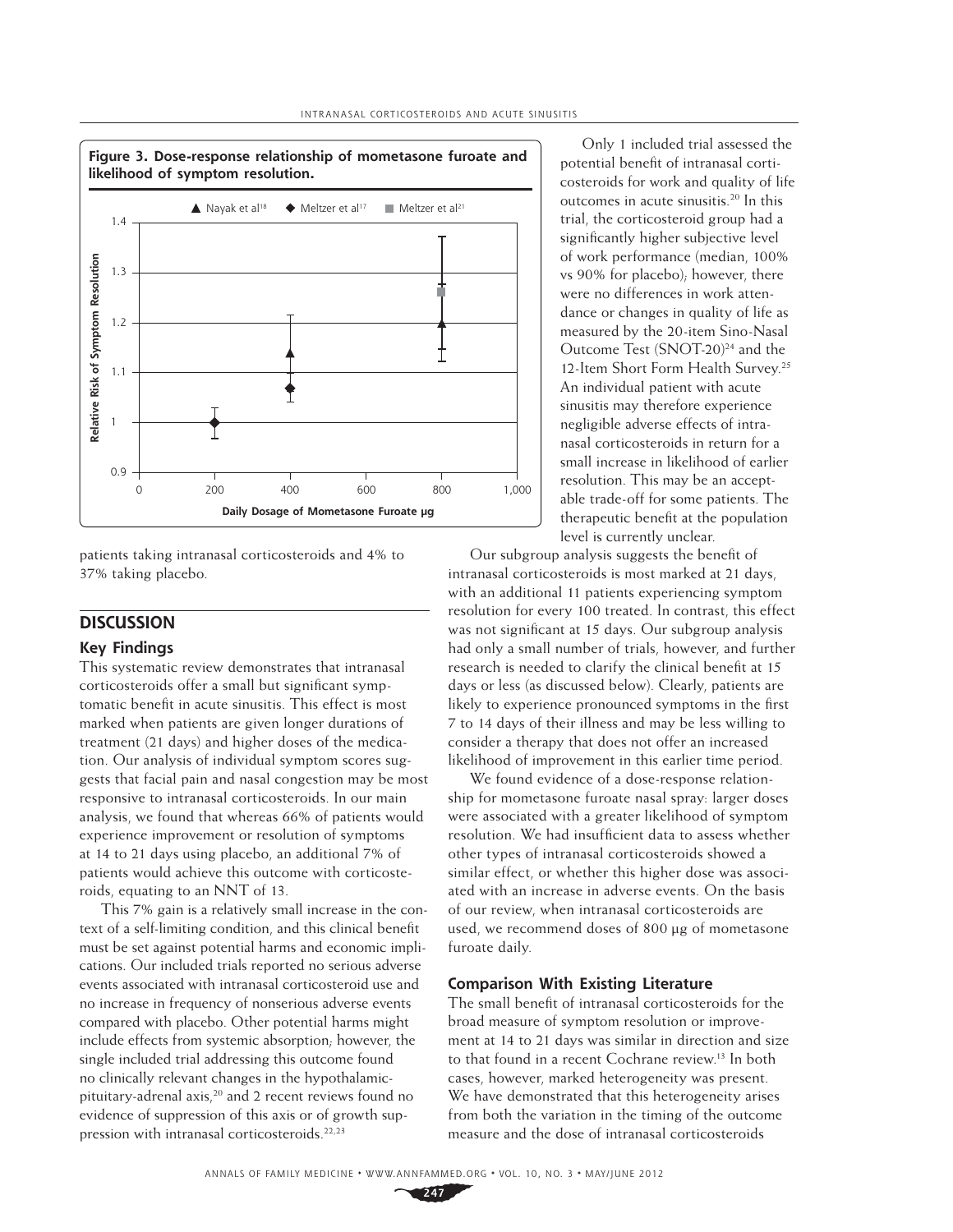used. We found larger effect sizes in subgroup analyses by dose and timing of outcome measure. The recent Cochrane review may therefore have underestimated the benefit of intranasal corticosteroids. Williamson et al<sup>14</sup> acknowledged that their RCT was underpowered to detect clinically useful effects, and the study may have used an inappropriately low dose of budesonide.<sup>26</sup>

#### **Limitations**

Important limitations of this systematic review include first, that 5 of the studies prescribed antibiotics to both steroid and placebo groups. Williamson et al<sup>14</sup> found no interaction between antibiotic therapy and steroid therapy using a factorial design, which argues against a synergistic effect of these drug classes.

Second, included studies varied in the types and doses of steroids, duration of therapy, and outcome measures reported. Particularly, the definition of resolution of symptoms varied among the studies, and all measures of resolution involved subjective assessment. These factors prevented pooling of all outcomes and are likely to have contributed to the heterogeneity of the data.

Third, included studies were underpowered to detect rare adverse effects of corticosteroid, as well as relapse rates and days missed from work or school. Fourth, the limited number of trials meant we were unable to assess publication bias using funnel plots or place undue weight on the findings from small subgroup analyses. Finally, in 4 of the 6 included trials, radiologic or endoscopic evidence of acute sinusitis was an inclusion criterion. In ambulatory care, it is impractical and inappropriate to perform radiologic investigations on patients with symptoms of sinusitis.

## **Recommendations for Research**

This review highlights the need for adequately powered RCTs comparing intranasal corticosteroids with placebo in the absence of antibiotics for symptom relief in acute sinusitis. We recommend that trials should use at least 21 days of therapy with high-dose mometasone furoate nasal spray. Inclusion criteria should be based on a clinical scoring system rather than radiologic evidence. Self-report and telephone follow-up should be used to assess the time to complete resolution of symptoms and also the time to onset of symptom resolution, which will be particularly important in clarifying whether there is benefit at time points earlier than 21 days. Recording the duration of symptoms at baseline will also improve our understanding of patterns of symptom resolution.

As acute sinusitis is diagnosed in an estimated 31 million Americans annually,<sup>1</sup> a full assessment of economic implications is important. Such assessment should look at the cost of 21 days of therapy with high-dose mometasone furoate (equivalent to 3 bottles containing  $140 \times 50$ -µg doses) and the indirect cost savings in terms of attendance and performance at work or school and quality of life measures (eg, with the SNOT-20 score).<sup>24</sup> These data will improve our understanding of whether the small benefit of this therapy for the individual has larger benefits at the population level. Antibiotics are widely prescribed for acute sinusitis despite limited evidence of beneficial effect; thus, measuring the extent to which intranasal corticosteroids reduce antibiotic prescribing will be highly relevant to clinical practice and policy. A systematic review using individual patient data may improve our ability to combine the data from existing research. Finally, a double-blind, placebo-controlled trial of the benefit of oral steroids in acute sinusitis has not yet been performed. Since delivery of intranasal corticosteroids to the nasal mucosa may be reduced by nasal congestion, and this may be a factor responsible for our finding of a nonsignificant benefit at 15 days, oral drug delivery might offer earlier and greater symptomatic relief.

In summary, on the basis of the current evidence, we believe that intranasal corticosteroids offer a small therapeutic benefit in acute sinusitis and may be most helpful for symptoms of facial pain and nasal congestion. This benefit may be greater with courses of 21 days in duration and with high-dose mometasone furoate. Future trials in antibiotic-naïve patients that clarify the time-course of clinical benefit and the impact on work and quality of life will be important to guide management of this common condition in family practice.

#### **To read or post commentaries in response to this article, see it online at http://www.annfammed.org/content/10/3/241.**

**Key words:** corticosteroids; sinusitis; meta-analysis; intranasal administration; inhaled; facial pain; congestion

Submitted April 20, 2011; submitted, revised, August 17, 2011; accepted September 6, 2011.

Funding support: Funding for this work was provided in part by a grant from the British Society for Antimicrobial Chemotherapy Systematic Review Grant (GA722SRG). The Department of Primary Health care is part of the National Institute of Health Research (NIHR) School of Primary Care Research.

**Disclaimer:** Neither the British Society for Antimicrobial Chemotherapy nor the National Institute of Health Research had any role in the design and conduct of the study; collection, management, analysis, and interpretation of the data; and preparation, review, or approval of the manuscript.

**Acknowledgments:** We would like to acknowledge the input of Professors Paul Glasziou and Chris Del Mar into the initial stages of this project.